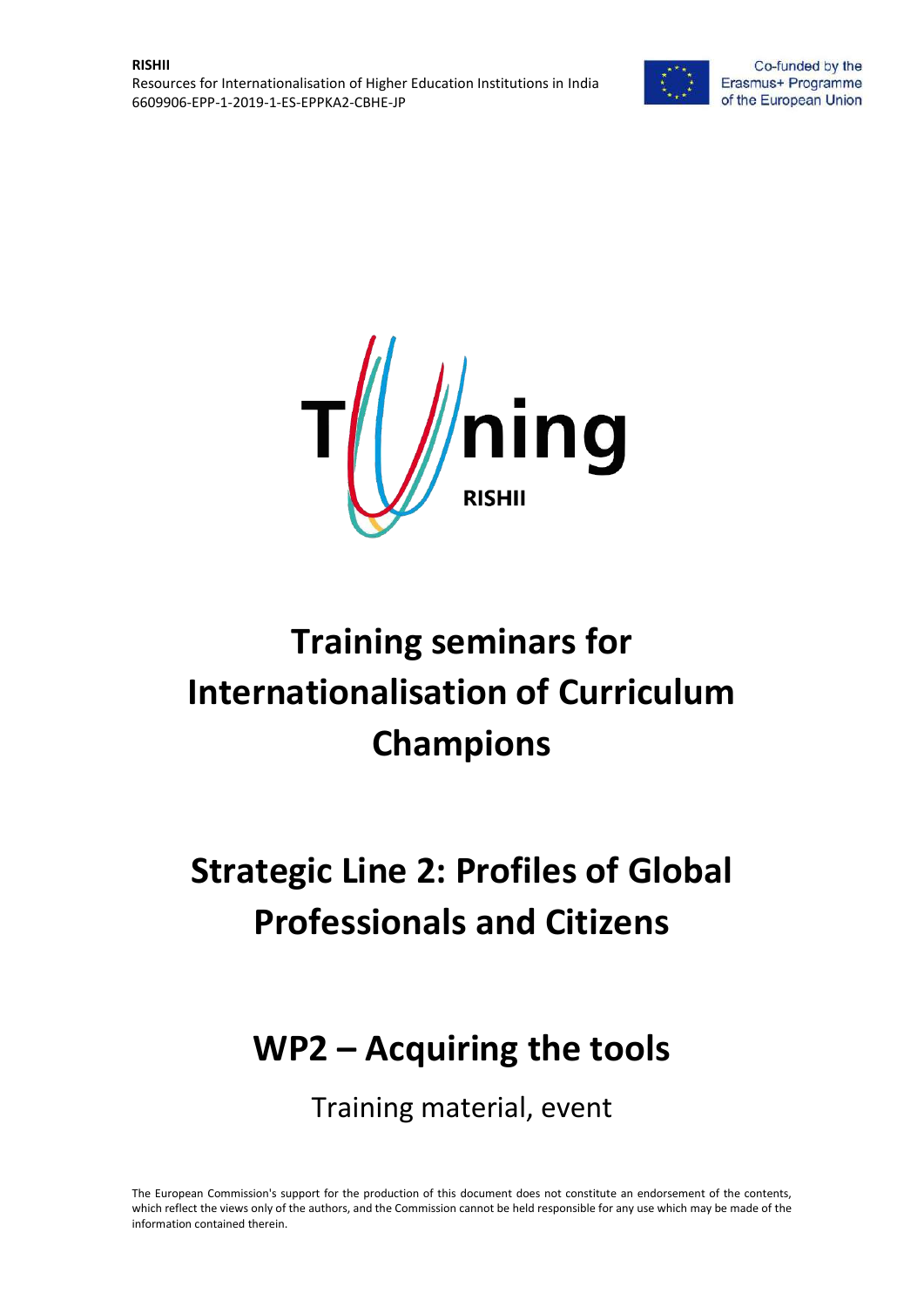### Contents

|  | 4. Training seminar on Strategic Line 2: Internationalised degree profiles - Global |  |  |
|--|-------------------------------------------------------------------------------------|--|--|
|  |                                                                                     |  |  |
|  |                                                                                     |  |  |
|  |                                                                                     |  |  |
|  |                                                                                     |  |  |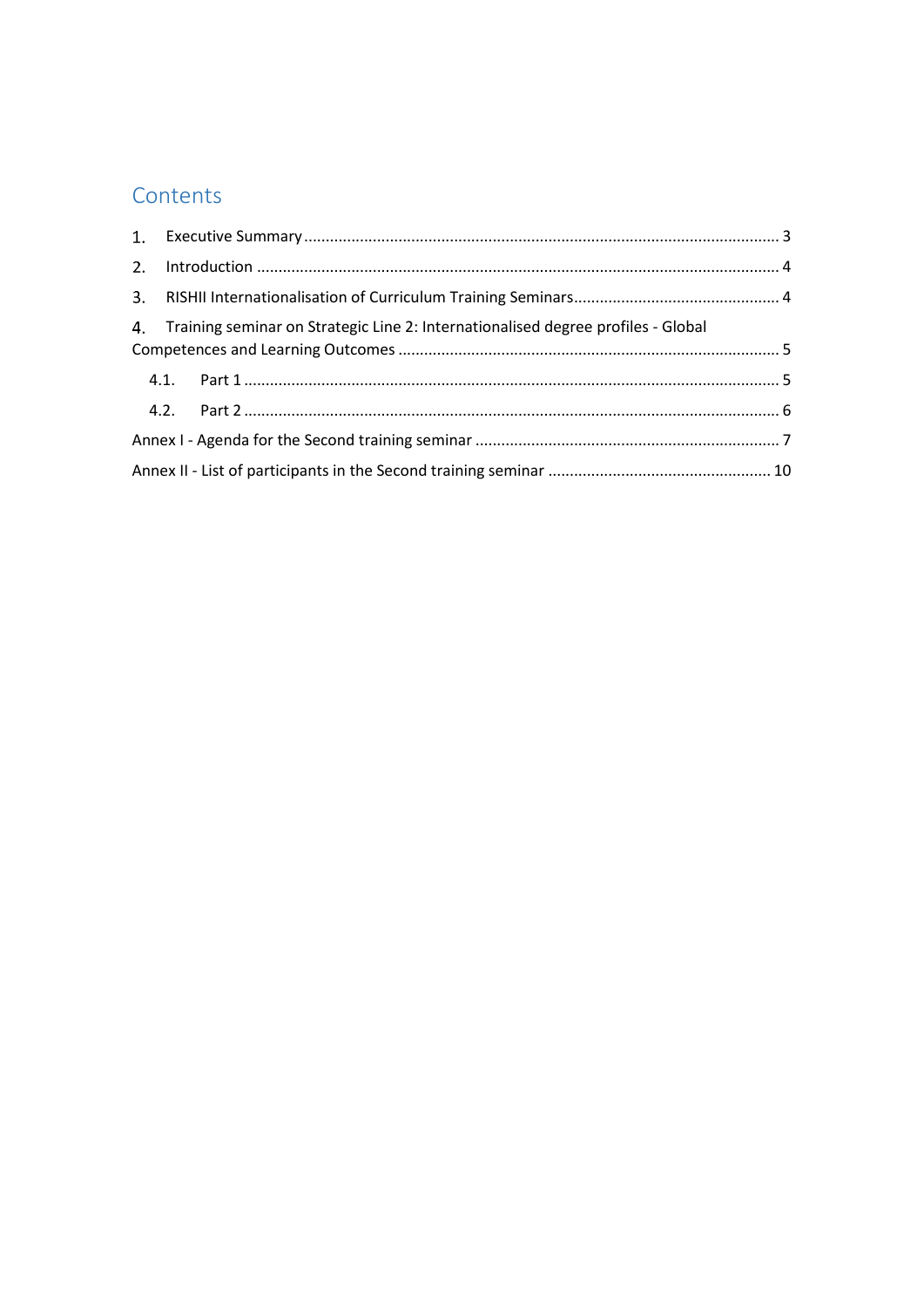### 1. Executive Summary

<span id="page-2-0"></span>One of the main results of the RISHII project are the Internationalisation of Curriculum training seminars on the 4 RISHII Strategic Lines, in which academic and non-academic staff from Indian institutions participate and benefit from internationalisation of curriculum implementation actions undertaken after the seminars and become Internationalisation of Curriculum Champions level 1.

The four training seminars are<sup>1</sup>:

**.** 

- 1. **Internationalisation of curriculum and student-centred approach: why and what for?**, related to Internationalisation Strategic Line 1: Internationalisation of curriculum – why and what for?
- 2. **Internationalised degree profiles: Global Competences and Learning Outcomes**, related to Internationalisation Strategic Line 2: Profiles of Global Professionals and Citizens
- 3. **Engaging students in globally relevant active learning,** related to Internationalisation Strategic Line 3: Internationally Open Teaching and Learning
- 4. **Innovative Assessment – Assessment that promotes Global Learning**, related to Internationalisation Strategic Line 4: Globally-recognised innovation in assessment practices

 $1$  This document will be updated after each training seminar to include the information of Strategic Line 1, Strategic Line 2 and Strategic Line 3.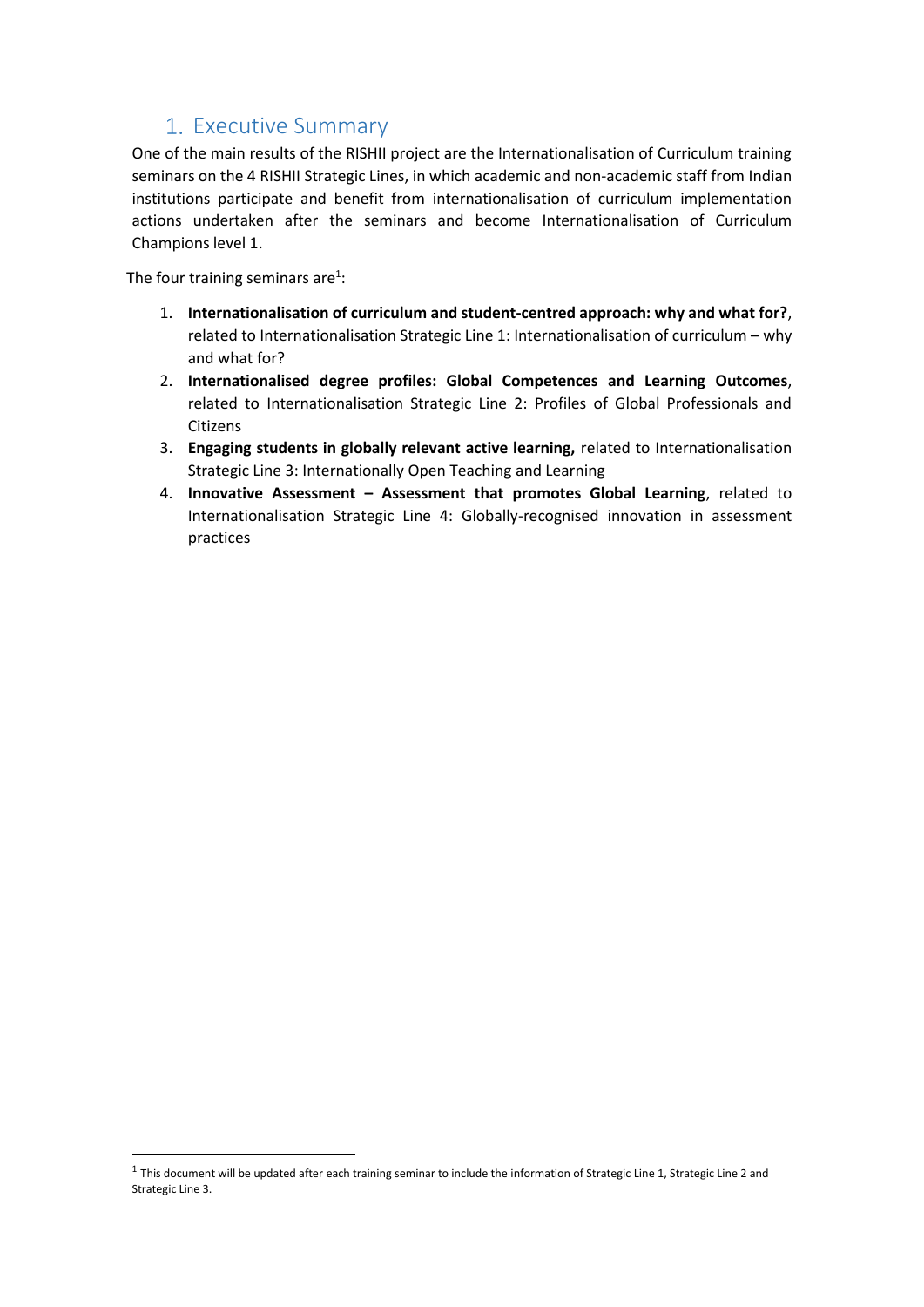### 2. Introduction

<span id="page-3-0"></span>RISHII aims to contribute to the modernization of Indian Higher Education System through equipping Indian Higher Education Institutions with procedures, tools, human resources and continuous professional development mechanisms necessary for Curriculum Internationalisation and creating institution-wide thriving cultures of Internationalisation-FOR-ALL. These training seminars on the four Strategic Lines for Internationalisation of Curriculum are part of RISHII capacity building plan.

### <span id="page-3-1"></span>3. RISHII Internationalisation of Curriculum Training Seminars

Based on the needs analysis of Deliverable 1.3 a set of training seminars are being designed and implemented to contribute to build the capacity of Indian Institutional Internationalisation Teams.

Following the project proposal, the methodology to be used in the implementation of the training seminars would be:

- Face-to-face work during training seminars.
- "At home" work in groups (Institutional Internationalisation Teams) by collaboration among teams and individual project participants via the Online Training platform.

The face to face activities have been substituted by online trainings (synchronous) and meetings due to the mobility restrictions. These online (live) sessions have been prepared to avoid missing any of the aspects that a face to face training have, by including ad hoc designed activities such as preparatory work and readings, live discussions and debates, questions and answers sessions, etc.

The training seminars are divided in two different parts following this structure:

- Part 1: focused on exploring the topic with the seminar participants and training them in specific aspects of the Strategic Line. These trainings are organized and facilitated by the EU experts participating in the project.
- Pat 2: focused on accompanying the participants in the first steps of designing their own professional development workshops on internationalisation aspects of the corresponding Strategic Line.

The training methodology is based on the principles of active and peer-learning and the activities that the Indian Institutional Internationalisation Teams (made of academic and non-academic staff) have to develop after each training seminar permit to consolidate, deepen and broaden the learning achieved during each seminar.

By completing these training seminars, the members of the Indian Institutional Internationalisation Teams become Internationalisation of Curriculum Champions level 1 (able to implement Internationalisation of Curriculum actions), the first step of their internationalisation capacity building.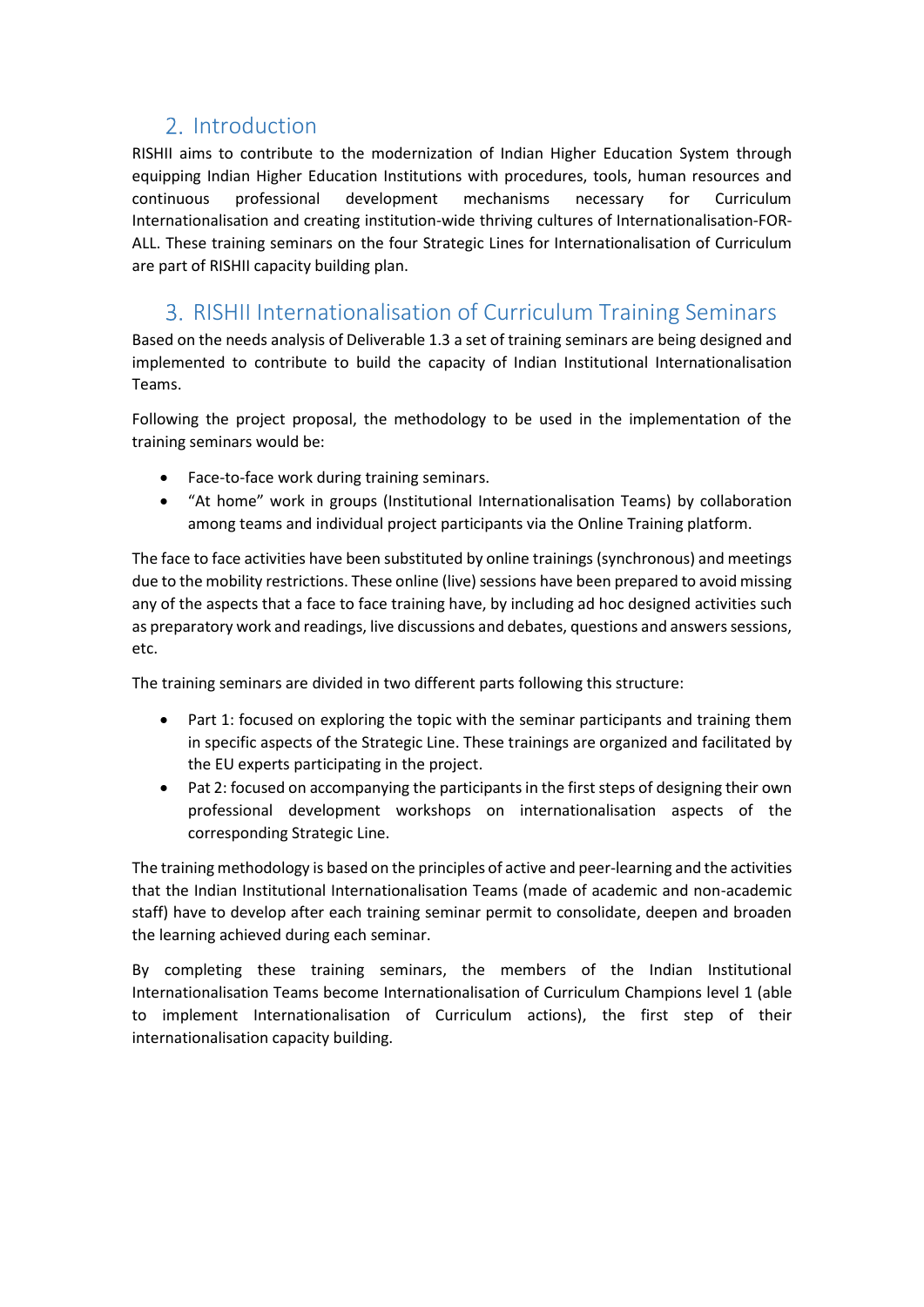### <span id="page-4-0"></span>Training seminar on Strategic Line 2: Internationalised degree profiles - Global Competences and Learning Outcomes

This training seminar focuses on the mechanisms for formulating internationally relevant degree profiles in terms of competences and learning outcomes. The notions of Global Competences and Meta-Profiles based on data collected globally will be introduced. The need to align all the efforts in order to help students become global professionals and citizens will be made clear.

It is divided in two separate parts:

- Part 1: prework in the Online Training platform and live training sessions.
- Part 2: collaborative work in the Online Training platform.

A specific course based on SL2 training seminar has been designed and implemented in the Online Training platform, with the corresponding user manual (included in Deliverable 1.2). A specific session on how to use the platform and complete the assignments is included in the first part of the training seminar.

#### <span id="page-4-1"></span>4.1. Part 1

Prior to the celebration of the live training sessions, the partners had to performed some assignments as prework or preparatory activities for the training. Specifically, they have to work on the definition of Strategic Line 1 indicators to be included in the Internationalisation of Curriculum rubric (Deliverable 2.1), providing an Indian perspective to this document and preparing participants for the open discussion and the co-working session. Finally, some readings have been selected to help the partners in this activity and an open forum created. All these activities are available in the corresponding course in the Online Training platform: <http://open.rishii-project.com/course/view.php?id=42>

The core part of the Strategic Line 2 training seminar has been delivered by online means, in live sessions using Google Meet platform. It has been celebrated on 23 November 2021 (https://meet.google.com/rfq-enbh-yrc) with the participation of 119 attendees (see Annex III - Agenda for the Second training seminar and Annex IV - List of participants in the First training seminar).

During this training seminar, specific sessions have been designed and delivered by EU RISHII experts based on Indian needs (Deliverable 1.3) and in the indicators proposed for the Strategic Line 2 Internationalisation of Curriculum rubric (Deliverable 2.1). The sessions were as follows:

1. Describing Competences, formulating LOs and consulting key stakeholders

- Consult Key Stakeholders (+international perspective)
- Describe Competences (+internationalised component)
- Formulate Intended International Learning Outcomes (IILO)

2. Formulating Internationally Relevant Degree Profiles

- Formulate Internationally Relevant Degree Profiles
- Design and implement ways to keep degree profiles internationalised

3. Coworking session to define the outcomes of the Strategic Line 2 of the Internationally Open Teaching Rubric, including open discussion.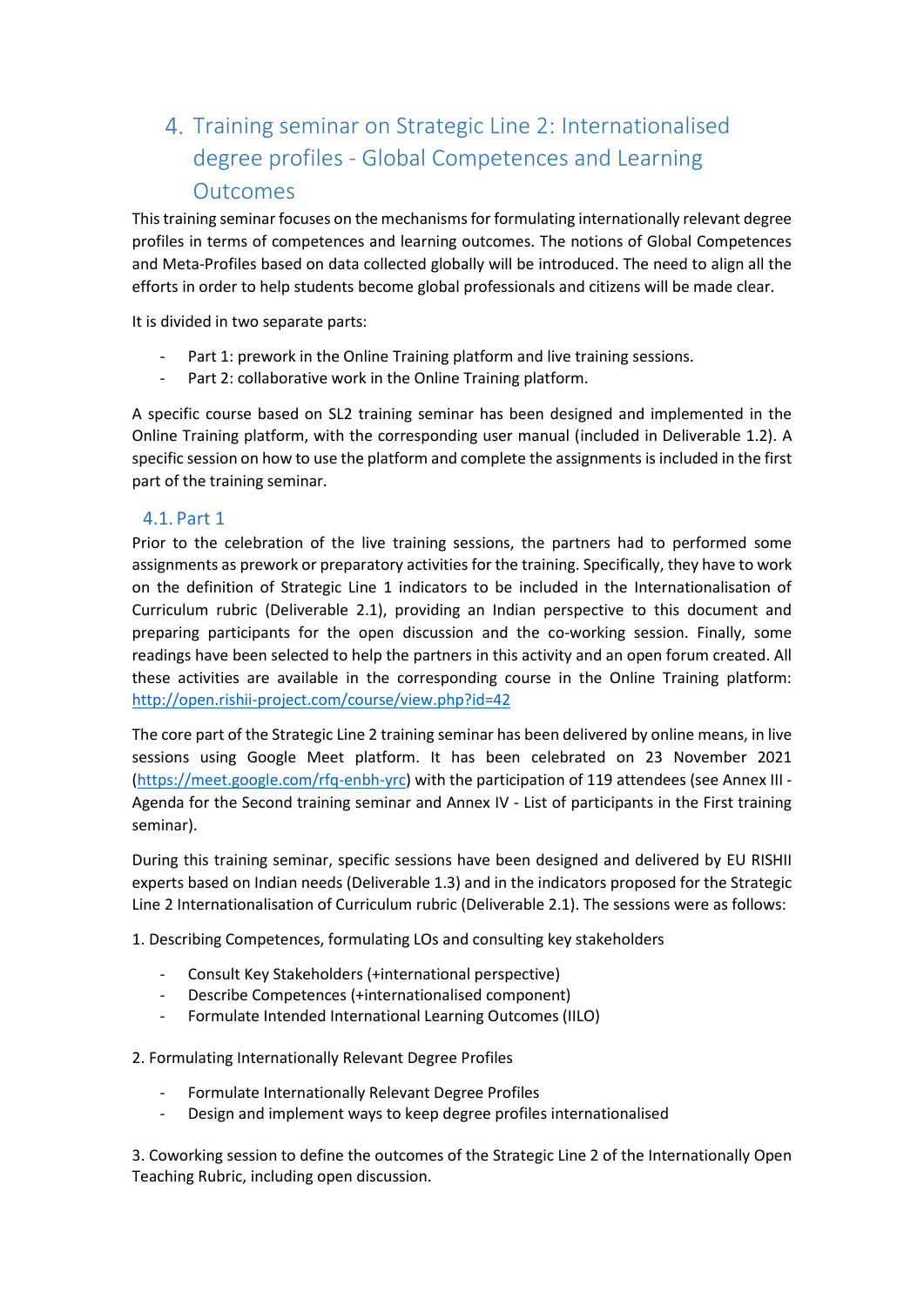In addition, a session was scheduled to explain the next steps on the preparation of the Strategic Curriculum Internationalisation Plans with a specific presentation for the financial issues. The latter has been included following partners' request.

In the last part of the seminar the Indian partners presented their experiences implementing the Internationalisation workshops on SL1.

Before closing the session, a step by step demonstration on how to complete part 2 of this training seminar in the online platform was performed.

#### <span id="page-5-0"></span>4.2. Part 2

Part 2 of the training seminar addresses the question of how International Relations Offices and Faculty members can join their efforts in order to make all the members of their institutions (academic and non-academic staff, as well as students) aware of the need for and the benefits of curriculum internationalisation efforts.

The activities are focused on working with all the Indian Institutional Internationalisation Teams on first generic drafts of Internationalisation Workshops they have run at their own institutions and region to introduce other faculty and non-faculty staff to this topic (WP3).

The objective is that participants start preparing their own professional development activity on the topic with the support of EU experts. The target audience of these internationalisation workshops (to be implemented in the framework of WP3) are:

- Academic and non-academic staff of own departments (for Pilot Programme-Level Internationalisation Workshops)
- Academic and non-academic staff of other departments of own institutions (for Institutional Level Internationalisation Workshops)
- Academic and non-academic staff of other Indian institutions (for Regional Level Internationalisation Workshops)

Those RISHII members that are part of the Institutional Internationalisation Teams and participate in the design and implementation of these workshops will achieve Curriculum Internationalisation Champion Level 2.

A specific session has been enabled in the Online Training platform [\(http://open.rishii](http://open.rishii-project.com/course/index.php)[project.com/course/index.php\)](http://open.rishii-project.com/course/index.php), where the members of the Institutional Internationalisation Teams are registered and enrolled. Each team will have its own workspace, seeking for collaborative work and cooperation between academic and non-academic staff when preparing their own professional development activity on the topic *Internationalised degree profiles - Global Competences and Learning Outcomes.* Indian teams will count on the support of the EU partners as well as peer revision of the proposed workshops.

This part of the training seminar contributes to Deliverable 2.3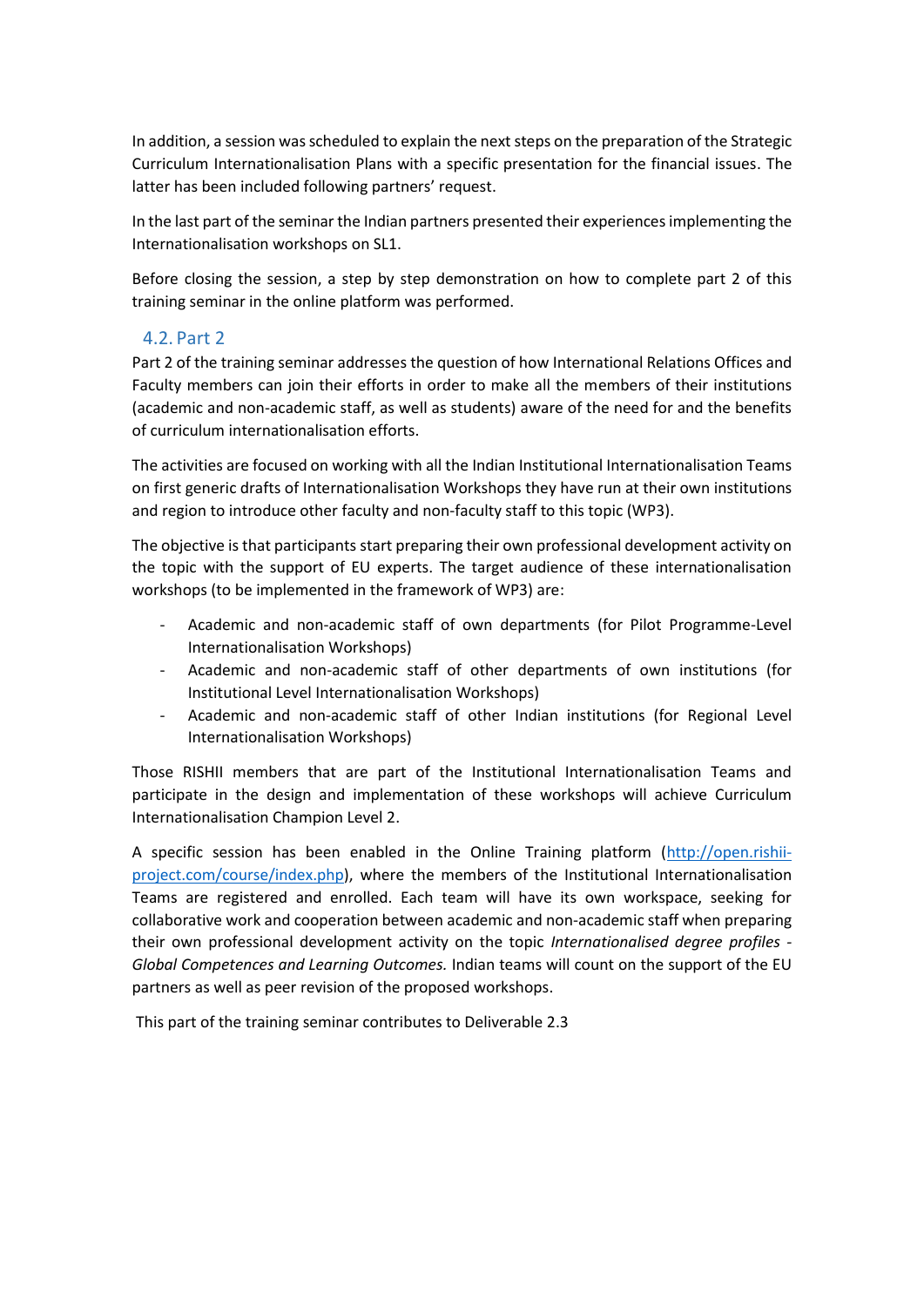<span id="page-6-0"></span>Annex I - Agenda for the Second training seminar





## **Resources for Internationalisation of Higher Education Institutions in India**

## **RISHII**

### **Third General Meeting and**

### **Second Training Seminar for Curriculum Internationalisation Champions:**

### **Internationalised degree profiles - Global Competences and Learning Outcomes**

**Part 1**

**Online, 23 November 2021**

10 am CET (2:30 pm IST)

<https://meet.google.com/rfq-enbh-yrc>

**Part 2**

**Offline, RISHII Training Platform**

### **23 November 2021– 17 January 2022**

http://open.rishii-project.com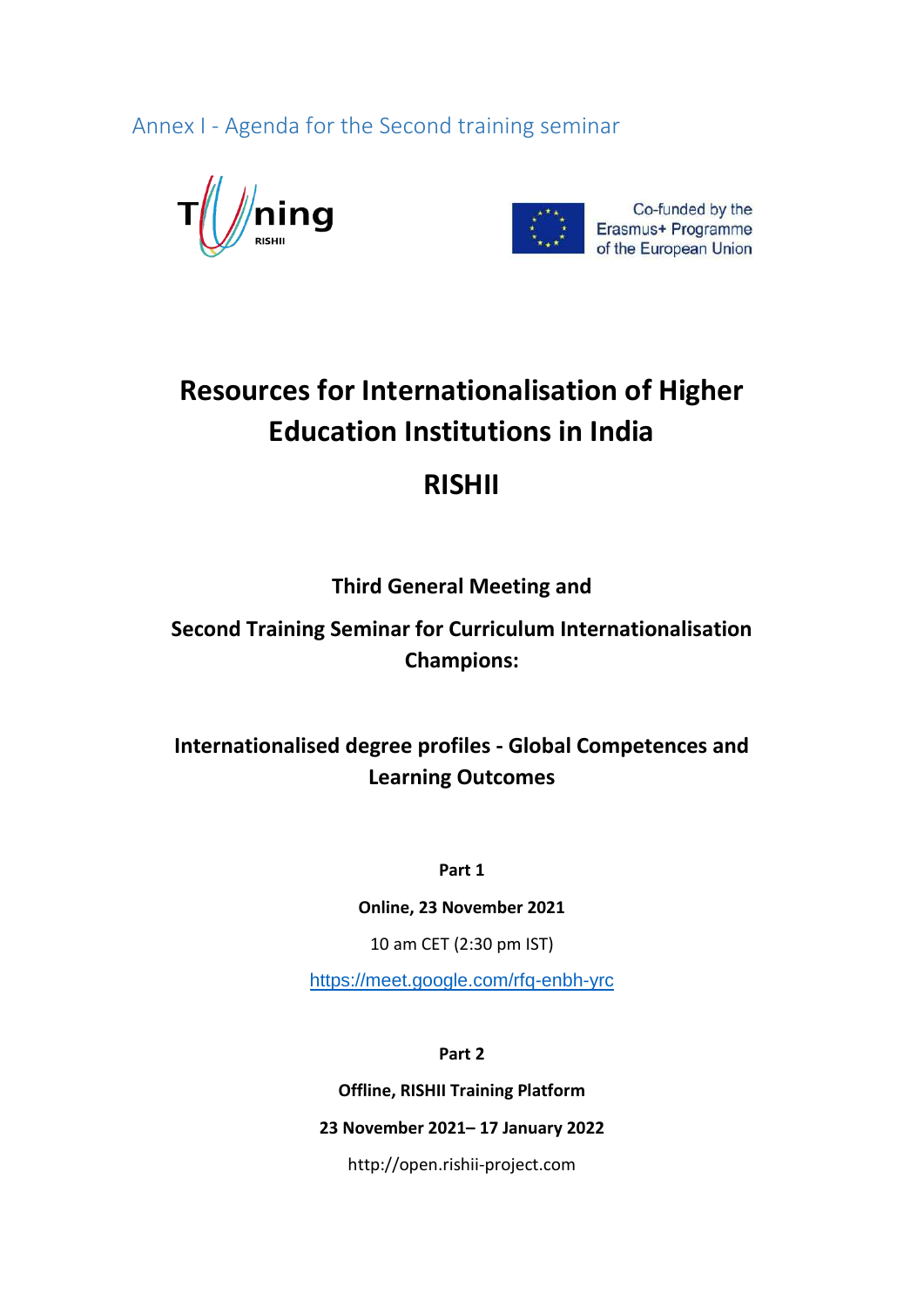### *Second Training Seminar (Part 1)*

Part 1 of the Second Training Seminar for Curriculum Internationalisation Champions will be focused on the mechanisms for formulating internationally relevant degree profiles in terms of competences and learning outcomes. The notions of Global Competences and Meta-Profiles based on data collected globally will be introduced. The need to align all the efforts in order to help students become global professionals and citizens will be made clear.

| <b>AGENDA</b>      |                                                                                                                                    |  |
|--------------------|------------------------------------------------------------------------------------------------------------------------------------|--|
| $10:00 -$          | Adoption of the Agenda and Status of the project after the Interim report                                                          |  |
| 10:10              | Paula Sánchez, University of Deusto                                                                                                |  |
|                    | Block 1 - Describing Competences, formulating LOs and consulting key<br>stakeholders                                               |  |
|                    | Consult Key Stakeholders (+international perspective)<br>Describe Competences (+internationalised component)                       |  |
| $10:10 -$<br>10:40 | Formulate Intended International Learning Outcomes (IILO)<br><b>Block 2 - Formulating Internationally Relevant Degree Profiles</b> |  |
|                    | Formulate Internationally Relevant Degree Profiles                                                                                 |  |
|                    | Design and implement ways to keep degree profiles internationalised                                                                |  |
|                    | Asier Altuna, University of Deusto                                                                                                 |  |
|                    | Coworking session and open discussion: Internationally Open Teaching<br>Rubric - Outcomes for the SL2                              |  |
| $10:40 -$          |                                                                                                                                    |  |
| 11:10              | <b>Moderator:</b>                                                                                                                  |  |
|                    | Samiha Chemli, University of Deusto                                                                                                |  |
| $11:10 -$<br>11:25 | <b>Coffee Break</b>                                                                                                                |  |
|                    | Block 1 - Financial issues in the Strategic Curriculum Internationalisation<br><b>Plans</b>                                        |  |
| $11:25 -$<br>12:10 | Ana Reis and Carolina Enes, University of Porto                                                                                    |  |
|                    | Block 2 - Strategic Curriculum Internationalisation Plans: Paving the way                                                          |  |
|                    | Adriano Ribolini, University of Pisa                                                                                               |  |
|                    | Strategic Line 1 - Implementation of the local workshops                                                                           |  |
|                    | Prof. Chetana Jain, University of Delhi                                                                                            |  |
| $12:10 -$          | Prof. Rahul Tripathi, Goa University                                                                                               |  |
| 12:45              | Prof. Sharad Soni, Jawaharlal Nehru University                                                                                     |  |
|                    | Prof. Arindam Mitra, Adamas University                                                                                             |  |
|                    | Prof. Shyamala Hande, Manipal Academy of Higher Education                                                                          |  |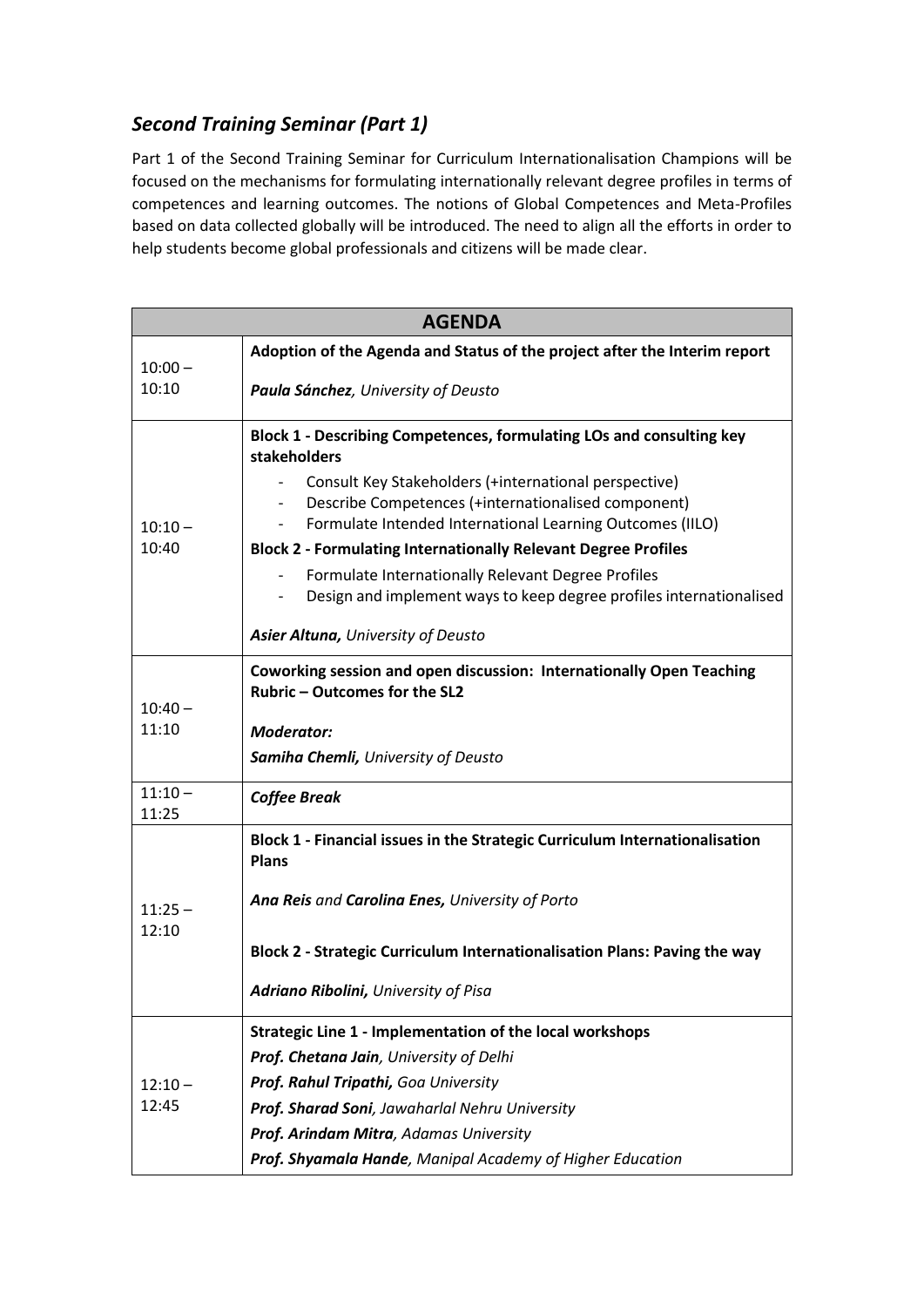|             | Prof. Raakhi Gupta, the IIS University                        |  |
|-------------|---------------------------------------------------------------|--|
| 12:45-13:00 | Q&A + Next steps and closure of the training seminar (part 1) |  |
|             | Ivan Dyukarev and Paula Sánchez, University of Deusto         |  |

**Useful information:** 

- **Your microphones** will be **muted** during the session in order to avoid interferences.
- Should you wish to make a question, please either **write your doubt in the chat** or **write your name in the chat** and the moderator will invite you to intervene.
- All the presentations will be available in th[e Online Training Platform.](http://open.rishii-project.com/)

### *Second Training Seminar (Part 2)*

The Part 2 of this training seminar is where participants start preparing their own professional development activity on the topic Strategic Line 2 - *Profiles of Global Professionals and Citizens*

In the [RISHII Online Training Platform,](http://open.rishii-project.com/course/view.php?id=42) participants will have to design their own internationalisation workshop and to implement it at 3 different levels:

- Pilot Programme level, aimed at your department colleagues.
- Institutional level, aimed at other departments within your institution.
- Regional level, aimed at other institutions from your region.

For this task, EU partners support can be requested, as well as peer revision of the proposed workshops. Tentative deadline for this task is **17 January 2022**.

Detailed information on how to complete the tasks of the Strategic Line 2 Training Seminar will be available in the online training platform and in the following document:

[RISHII\\_IoC course\\_SL2](https://drive.google.com/file/d/1AdxLy5irXt_JpWW8hRdC_tqDhwF9IGb2/view?usp=sharing) guidelines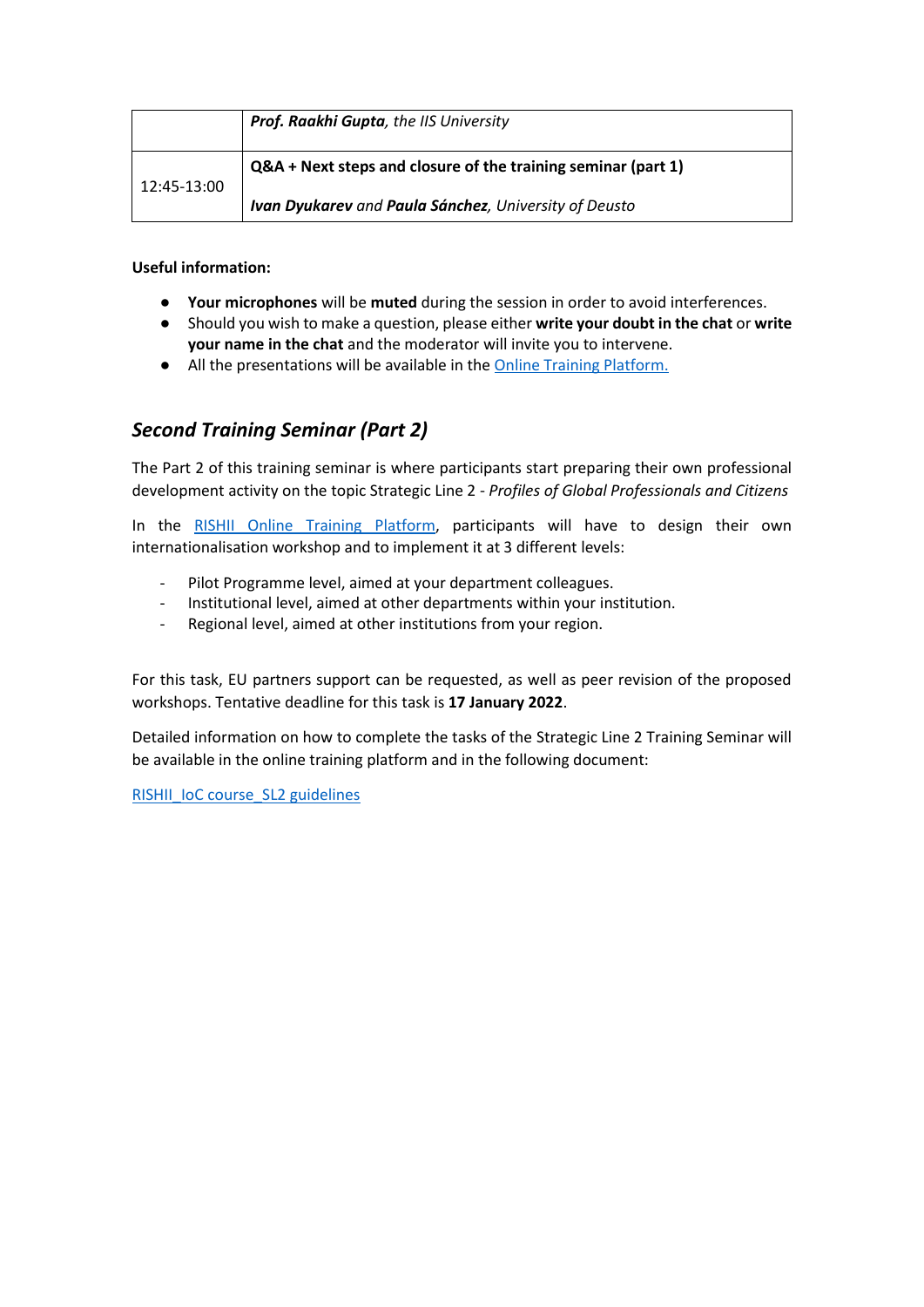## <span id="page-9-0"></span>Annex II - List of participants in the Second training seminar

| Nº | <b>NAME</b>                 | <b>INSTITUTION</b>               |
|----|-----------------------------|----------------------------------|
| 1  | Asier Altuna                | University of Deusto             |
| 2  | Samiha Chemli               | University of Deusto             |
| 3  | Ivan Dyukarev               | University of Deusto             |
| 4  | Lorena Ruiz                 | University of Deusto             |
| 5  | Sara Goitia                 | University of Deusto             |
| 6  | Paula Sánchez               | University of Deusto             |
| 7  | Alfredo Soeiro              | University of Porto              |
| 8  | <b>Tommaso Salamone</b>     | University of Pisa               |
| 9  | Annamaria Pulina            | University of Pisa               |
| 10 | <b>Gerard Cullen</b>        | Dresden University of Technology |
| 11 | Sven Riddell                | Dresden University of Technology |
| 12 | Dr. Sunanda Bharti          | University of Delhi              |
| 13 | Dr. K Ratnabali Jha         | University of Delhi              |
| 14 | Dr. Alok Sharma             | University of Delhi              |
| 15 | Prof Sanjai Jain            | University of Delhi              |
| 16 | Dr.Mallika Verma            | University of Delhi              |
| 17 | Dr.Jacob Cherian            | University of Delhi              |
| 18 | Dr.Sangeeta Gadre           | University of Delhi              |
| 19 | Dr. Sukanta Dutta           | University of Delhi              |
| 20 | Dr.Chetana Jain             | University of Delhi              |
| 21 | Prof Pamela singla          | University of Delhi              |
| 22 | Prof Sanjai Bhatt           | University of Delhi              |
| 23 | Prof Brajesh C Chaudhary    | University of Delhi              |
| 24 | Prof H P Singh              | University of Delhi              |
| 25 | Ms Ashvina Basnet (student) | University of Delhi              |
| 26 | Mr Daljit Singh (student)   | University of Delhi              |
| 27 | Mr Rohit Bharti (student)   | University of Delhi              |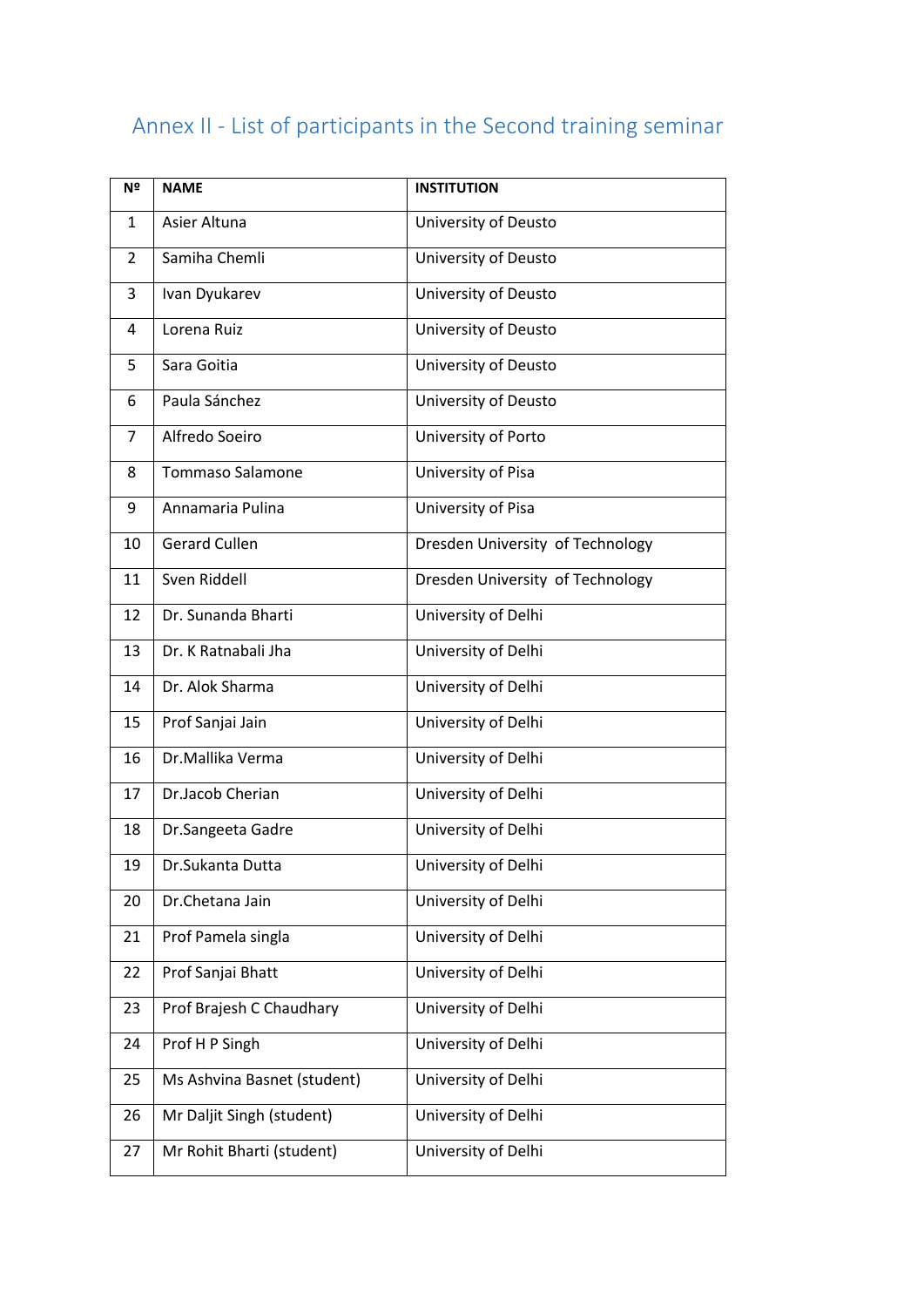| 28 | Vijay Khare                  | Savitribai Phule Pune University  |
|----|------------------------------|-----------------------------------|
| 29 | Sonia Nagrale                | Savitribai Phule Pune University  |
| 30 | Vaibahv Jadhav               | Savitribai Phule Pune University  |
| 31 | Vijay Mohad                  | Savitribai Phule Pune University  |
| 32 | Dnyaneshwar Gaikwad          | Savitribai Phule Pune University  |
| 33 | Prof. Koshy Tharakan         | Goa University                    |
| 34 | Prof. P.K. Sudarshan         | <b>Goa University</b>             |
| 35 | Aparajita Gangopadhyay       | Goa University                    |
| 36 | Rahul Tripathi               | Goa University                    |
| 37 | Mr. Ashwin Lawande           | Goa University                    |
| 38 | Ms. Anisree S (student)      | <b>Goa University</b>             |
| 39 | Ms. Bojana Brajkov (student) | Goa University                    |
| 40 | Ms. Mikaila Chetty (student) | Goa University                    |
| 41 | Prof. Arun S Kharat          | Jawaharlal Nehru University       |
| 42 | Prof. Modho Govind           | Jawaharlal Nehru University       |
| 43 | Prof. Ravikesh               | Jawaharlal Nehru University       |
| 44 | Dr. Saurabh Kumar Sharma     | Jawaharlal Nehru University       |
| 45 | Prof. Sharad K Soni          | Jawaharlal Nehru University       |
| 46 | Ms. Nirupa                   | Jawaharlal Nehru University       |
| 47 | Sankhayan Choudhury          | University of Calcutta            |
| 48 | Nabendu Chaki                | University of Calcutta            |
| 49 | Rituparna Chaki              | University of Calcutta            |
| 50 | Debanjan Dey (student)       | University of Calcutta            |
| 51 | Dr. Suku Bhaskaran           | <b>GD Goenka University</b>       |
| 52 | Mr. Susanta Bose             | GD Goenka University (GDGU P11)   |
| 53 | Anjali Midha Sharan          | <b>GD Goenka University</b>       |
| 54 | Dr. Aabha Sharma             | <b>GD Goenka University</b>       |
| 55 | <b>Vivek Khare</b>           | Jagran Lakecity University Bhopal |
| 56 | <b>Bharat Prajapati</b>      | Jagran Lakecity University Bhopal |
| 57 | Javed Khan                   | Jagran Lakecity University Bhopal |
|    |                              |                                   |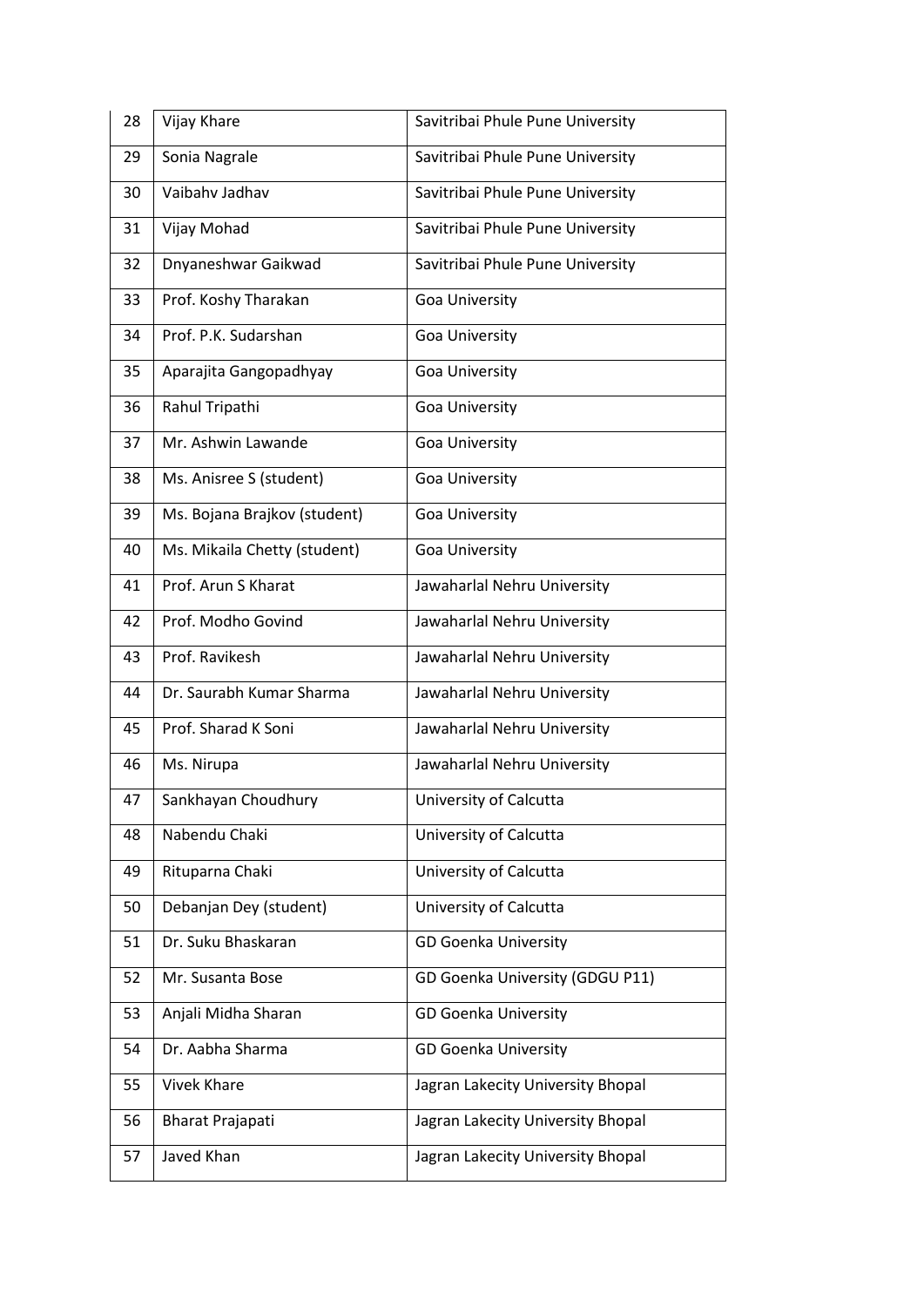|    |                                     | Jagran Lakecity University Bhopal   |
|----|-------------------------------------|-------------------------------------|
| 58 | Abhishek Mohan Gupta                |                                     |
| 59 | Priyanka Nema                       | Jagran Lakecity University Bhopal   |
| 60 | Mr.Sandeep Sareen                   | Jagran Lakecity University Bhopal   |
| 61 | Ms.Deepanshi Upadhyaye<br>(student) | Jagran Lakecity University Bhopal   |
| 62 | Mr. Karan Gupta (student)           | Jagran Lakecity University Bhopal   |
| 63 | Mr. Parimal Chandra Biswas          | <b>Adamas University</b>            |
| 64 | Dr. Arindam Mitra                   | <b>Adamas University</b>            |
| 65 | Dr. Kuntal Pal                      | <b>Adamas University</b>            |
| 66 | Dr. Moumita Dey                     | <b>Adamas University</b>            |
| 67 | Dr. Rudra Saha                      | <b>Adamas University</b>            |
| 68 | Dr. Indrani Ghosh                   | <b>Adamas University</b>            |
| 69 | Ms. Parama Kundu                    | <b>Adamas University</b>            |
| 70 | Mr. Rajat Subhra Roy                | <b>Adamas University</b>            |
| 71 | Arka Sarkar (student)               | <b>Adamas University</b>            |
| 72 | Arpita Biswas (student)             | <b>Adamas University</b>            |
| 73 | Raghu Radhakrishnan                 | Manipal Academy of Higher Education |
| 74 | Shyamala Hande                      | Manipal Academy of Higher Education |
| 75 | Pranjali Kirloskar                  | Manipal Academy of Higher Education |
| 76 | Jyothi Jithesh Kumar                | Manipal Academy of Higher Education |
| 77 | Rucha Sahasrabudhe (student)        | Manipal Academy of Higher Education |
| 78 | Anirrudha Inamdar (student)         | Manipal Academy of Higher Education |
| 79 | Abhay K SINHA                       | Vinobha Bhave University            |
| 80 | Jaydip SANYAL                       | Vinobha Bhave University            |
| 81 | Mritunjay PRASAD                    | Vinobha Bhave University            |
| 82 | Dr. Raakhi Gupta                    | The IIS University                  |
| 83 | Dr. Ila Joshi                       | The IIS University                  |
| 84 | Dr. Payal Mehtani                   | The IIS University                  |
| 85 | Dr. Arti Sharma                     | The IIS University                  |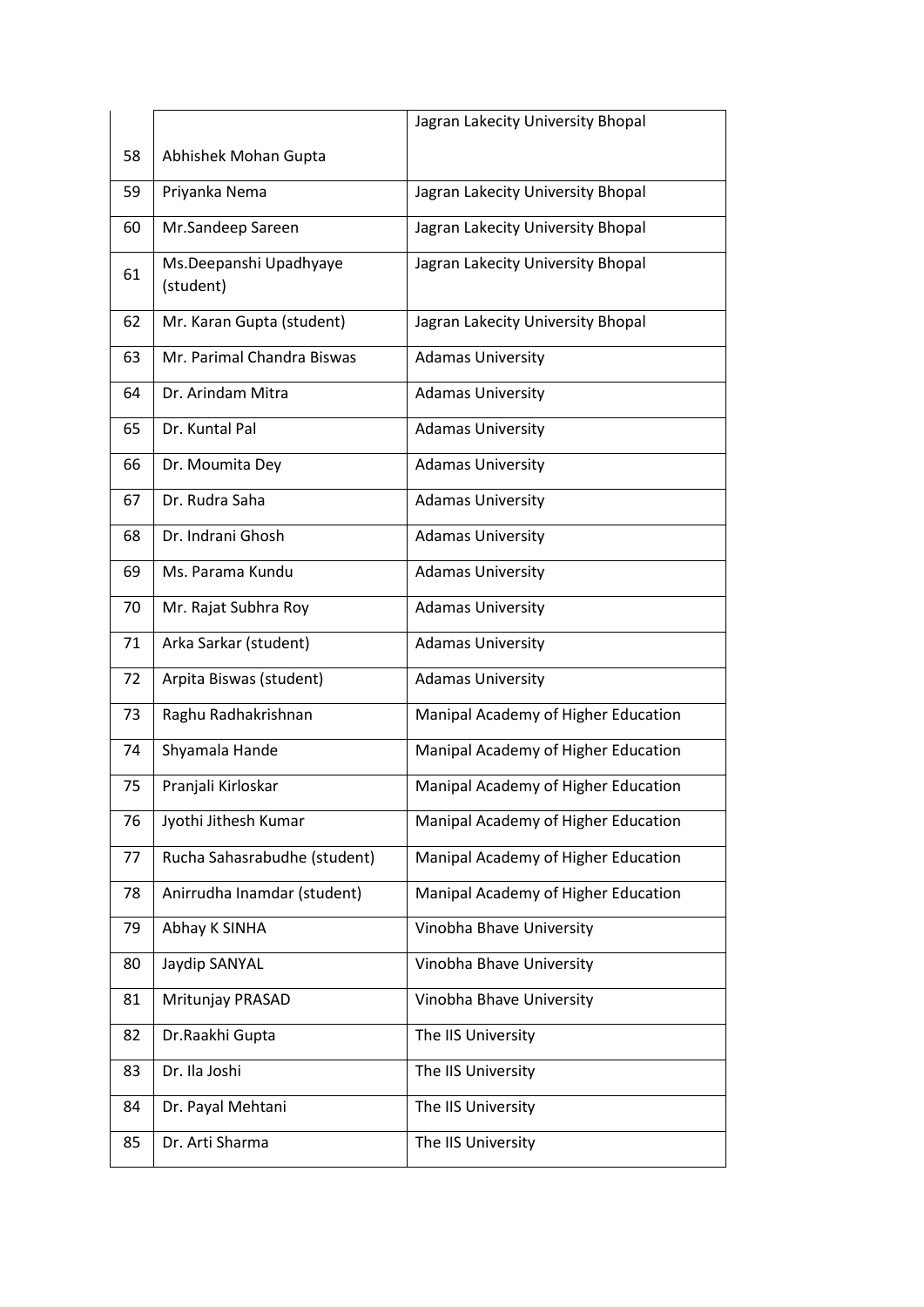| 86  | Dr. Neha Batra                   | The IIS University                       |
|-----|----------------------------------|------------------------------------------|
| 87  | Prof. Vijay Singh Rathore        | The IIS University                       |
| 88  | Diksha Verma (student)           | The IIS University                       |
| 89  | Neha Jacob (student)             | The IIS University                       |
| 90  | Dr.Ramachandra V Pujeri          | MIT Art Design and Technology University |
| 91  | DR. RAJNEESHKAUR SACHDEO         | MIT Art Design and Technology University |
| 92  | DR. Rekha Sugandhi               | MIT Art Design and Technology University |
| 93  | Dr. Sambhaji Sarode              | MIT Art Design and Technology University |
| 94  | Dr. Jyoti Malhotra               | MIT Art Design and Technology University |
| 95  | Dr. Suresh Kapare                | MIT Art Design and Technology University |
| 96  | Shashi Kiran                     | St Aloysius College Autonomous           |
| 97  | Senek Dsouza                     | St Aloysius College Autonomous           |
| 98  | Rev Dr Praveen Martis SJ         | St Aloysius College Autonomous           |
| 99  | Dr Alwyn Dsa                     | St Aloysius College Autonomous           |
| 100 | Prof. Santhosh Reebello          | St Aloysius College Autonomous           |
| 101 | Dr. Norbert Lobo                 | St Aloysius College Autonomous           |
| 102 | Dr. Ronald Nazareth              | St Aloysius College Autonomous           |
| 103 | Dr. Santhosh Goveas              | St Aloysius College Autonomous           |
| 104 | Dr. Deena Dsouza                 | St Aloysius College Autonomous           |
| 105 | Mr. Harshith                     | St Aloysius College Autonomous           |
| 106 | <b>Flona Shawn Soans</b>         | St Aloysius College Autonomous           |
| 107 | Brilita Princy Cutinha (student) | St Aloysius College Autonomous           |
| 108 | Dhanya Kedambadi (student)       | St Aloysius College Autonomous           |
| 109 | Shilna John (student)            | St Aloysius College Autonomous           |
| 110 | Audrey Pinto (student)           | St Aloysius College Autonomous           |
| 111 | Dr Chetan Singai                 | Ramaiah College of Law                   |
| 112 | Ms Rajashree K                   | Ramaiah College of Law                   |
| 113 | Mr.Omprakash                     | Ramaiah College of Law                   |
| 114 | Ms. Sweta Kumari                 | Ramaiah College of Law                   |
| 115 | Ms. Deepika Keshav (student)     | Ramaiah College of Law                   |